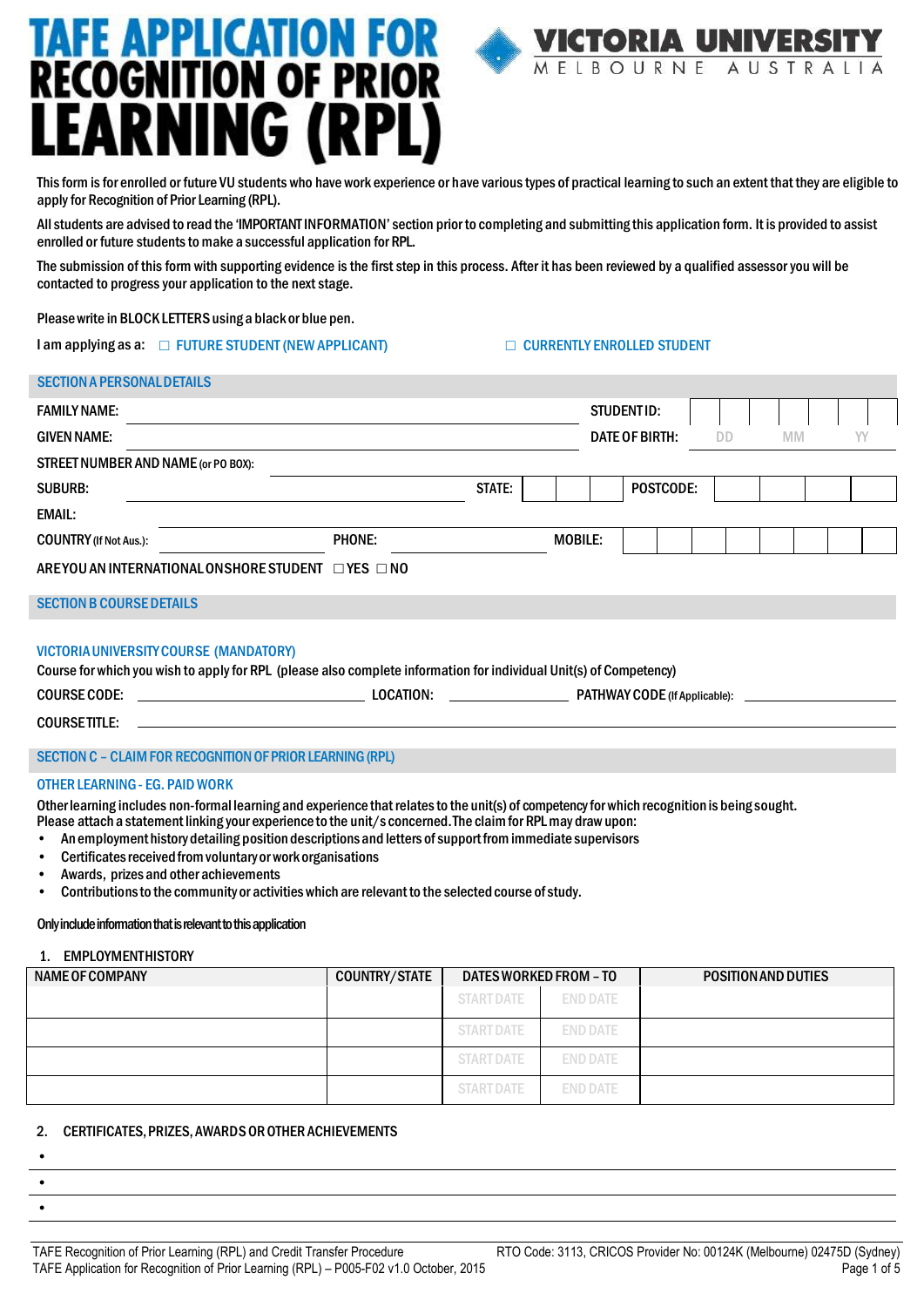### OTHERLEARNING(EG. LIFE EXPERIENCE,VOLUNTARYWORK, ETC)

Please note that in some circumstances the granting of RPL may disadvantage you in terms of the requirements for membership of professional bodies (eg. the accounting professional bodies have rigid requirements for the granting of credit and/or RPL) and/or Federal Government requirements applicable to international students. Contact the relevant Teacher or Manager for further details.

1. In your opinion, whatskills and knowledge have you acquired that relatesto this program/course?

2. Whattype(s) of non-credentialed programs/training/study have youundertakenand experienceacquiredsince leaving schoolrelevantto this application?

#### SECTION D - LIST OF SUPPORTING EVIDENCE ATTACHED (Please refer to IMPORTANT INFORMATION on the following page)

Evidence should be a close match with the learning outcomes/objectives for the unit(s) of competency for which RPL is sought.

| .             |  |
|---------------|--|
| າ<br><u>.</u> |  |
| 3.            |  |
| 4.            |  |
| 5.            |  |
| 6.            |  |

## SECTION E - STUDENT DECLARATION

- I have fulfilled all requirements required to be eligible for consideration.
- To the best ofmy knowledge, the information given in this application is correct and complete.
- I understand that submitting false or misleading information may result in any offer of a place withdrawn at any stage, including after a course has commenced.
- I understand that the University reserves the right to vary or reverse any decision made on the basis of incorrect or incomplete information.
- The Universityis under no obligation to consider an application submitted after the due date.
- I authorise VU to conduct a search and retrieval of my academic record from my previous institution(s) to verify the information contained in my application.
- I understand that Victoria University collects, stores, and uses personal information in accordance with the University's Privacy Policy, available at [www.vu.edu.au/privacy](http://www.vu.edu.au/privacy)

Signature of Applicant: Date: / /

## HOWTO LODGE YOUR APPLICATION

#### ONLINE - ADMISSIONS CENTRE

Footscray Park City King St Albans Werribee Sunshine

City Flinders Footscray Nicholson<br>Footscray Park City King<br>St Albans Werribee

IN PERSON (ON CAMPUS) - STUDENT SERVICE CENTRES

POSTAL - MAIL ADDRESS

# **FOR MORE INFORMATION**<br>Email: ASKVU Oue

process.

Email: ASKVU Question Tab [www.vu.edu.au/askvu](http://www.vu.edu.au/askvu)<br>Online Live Chat: ASKVU Chat Tab www.vu.edu.au/askvu Online Live Chat: ASKVU Chat Ta[b www.vu.edu.au/askvu](http://www.vu.edu.au/askvu) Telephone: Student Contact Centre + 613 9919 6100 Student Service Centre: See above

If completing this form as part of your application to study at VU, please print, complete, scan and upload it, along with supporting documentation, as part of the online application

TAFE Recognition of Prior Learning (RPL) and Credit Transfer Procedure RTO Code: 3113, CRICOS Provider No: 00124K (Melbourne) 02475D (Sydney) TAFE Application for Recognition of Prior Learning (RPL) – P005-F02 v1.0 October, 2015 Page 2 of 5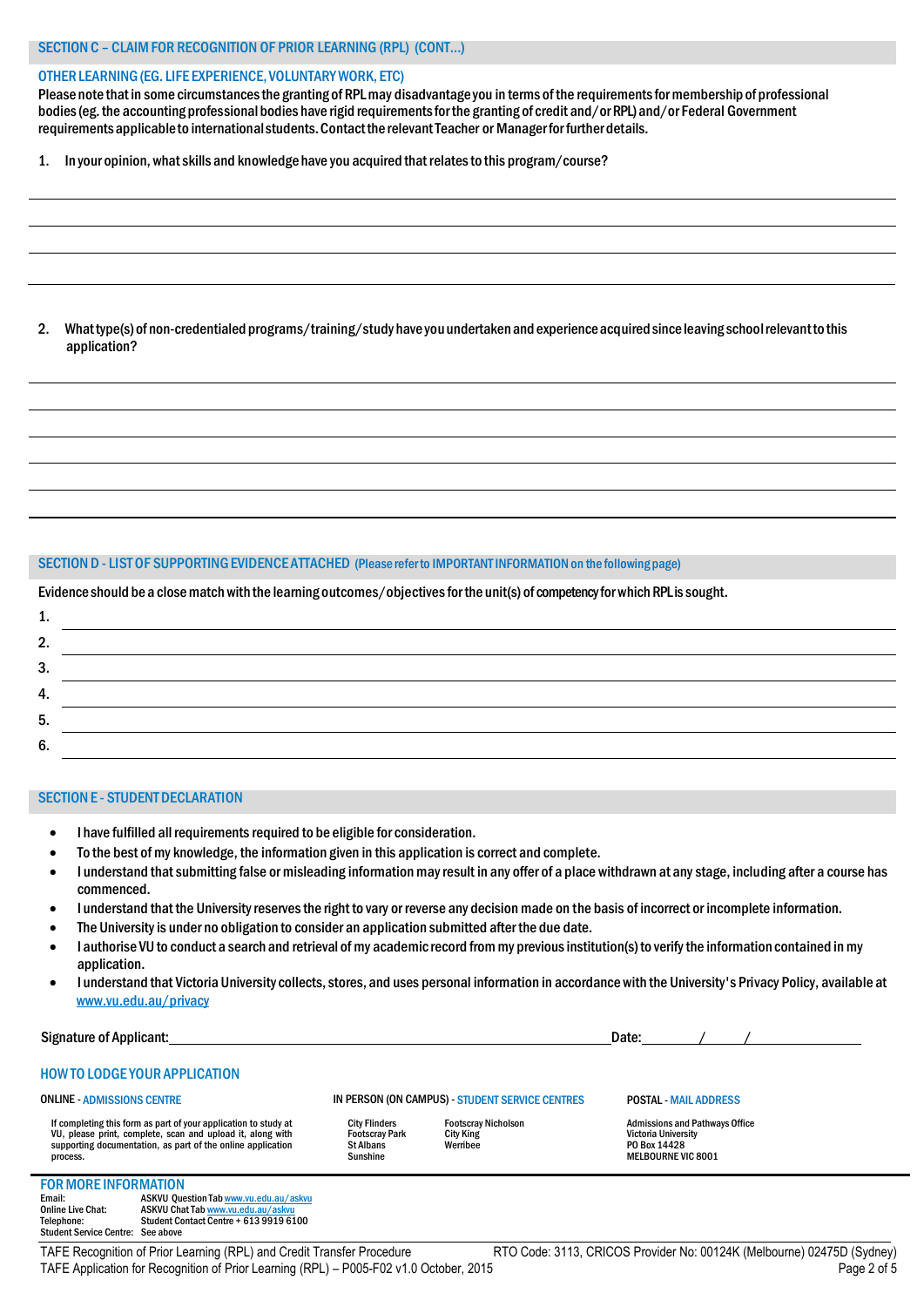# IMPORTANT INFORMATION

# WHAT IS RECOGNITION OF PRIOR LEARNING (RPL)?

Recognition of Prior Learning (RPL) is an assessment process that assesses the competency of an individual that may have been acquired through formal, non-formal and informal learning to determine the extent to which that individual meets the requirements specified in the training package or VET accredited course for which RPL is sought. Where RPL is granted you will be considered to have already successfully completed the unit(s) of competency, and will not have to participate in training or assessment activities for that unit(s). In determining where RPL may be granted, the University must be confident of the currency of the applicant's competency. In fields where practice/technology is changing rapidly, RPL may not be granted.

Credit Transfer recognises formal education that you have previously undertaken. If you have successfully completed any units from the course in which you are enrolling, or their equivalent, you may be eligible for Credit Transfer. If eligible, you may receive exemptions from units you have already completed. The units previously completed must be identical or equivalent to those in the course you are seeking credit for. Please complete TAFE APPLICATION FOR CREDIT TRANSFER form to apply for Credit Transfer for units completed at other institutions or against other courses.

Victoria University will recognise Qualifications and Statements of Attainment issued by any Australian Registered Training Organisation. RPL is also available where Victoria University has developed structured qualification linkages from one course/qualification to another. For more information on pathways go to: www.vu.edu.au/pathways. As an enrolled International onshore student if your study load falls below the standard full time study load, please attach a completed Application for Reduced Study Load form. Applications are available from student forms reduced study load or overload (PDF, 172 KB).

Australian students should be aware that the granting of RPL could affect study load and therefore eligibility for Austudy or Abstudy. If you are an onshore international student you need to check with Victoria University International that your visa status is not put at risk by the granting of RPL. Refer to www.vu.edu.au/international. Future students will need to resubmit applications for RPL if they fail to enroll at Victoria University within 12 months of receiving notice of approval.

Please note that the awarding of RPL may disadvantage you in terms of meeting the requirements for membership of professional bodies (e.g. the accounting professional bodies have rigid requirements for granting of credit) and/or Federal Government requirements applicable to international students.

To discuss RPL further please contact us on +61 3 9919 6100 and ask for the course manager of the course for which you are seeking RPL.

# SUBMISSION DETAILS

\* RPL/RCC assessments will usually be completed within four weeks. Ask your teacher or Program Manager whetheryou should attend classes while you wait for the result.

\* Ifyou are completing thisformas part ofyour application to study at VU, please print thisform, complete,scan and upload it, along with anysupporting

documentation, as part of the online application process – the online application formwill promptyou to upload these documents. Ifyou are not applying online or ifyou are applying outside the admission period,you can either post to the appropriatemail address present on thisformand below or deliver it in person to a Student Service Centre.

## PROSPECTIVE INTERNATIONAL (ONSHORE AND OFFSHORE) STUDENTS

Please address your application to: Victoria University International, PO Box 14428, Melbourne VIC 8001

## SUPPORTING EVIDENCE/DOCUMENTATION - PLEASE ENSURE THAT YOU KEEP A COPY OF YOUR APPLICATION AND ALL SUPPORTING **DOCUMENTATION**

This application will be assessed based on the type of evidence supplied. Each piece of evidence should be clearly identified and numbered as an attachment, then listed on the first page of this form. If exemption is granted it will be recorded on your academic record. If exemption is not granted there may be a request for further evidence. You will be notified in writing on the outcome ofyour application.

Students must provide certified copies of qualifications and Unit(s) of Competency/Study/Syllabus information from the relevant course guide. Do not send original documents. A photocopy of an original document can be certified (signed and dated) as a true copy of the original document by an authorised person (i.e. Justice of the Peace, police officer, doctor, accountant, school principal, bank manager etc.). This person must sight both the original and the photocopy. You may be asked to show the original documents at a laterstage.

Overseas or private University certified copies of academic study must be provided from the appropriate government body/professional association recognised in Australia for onshore students or an equivalent authority for students studying at an offshore site. Documentsin languages other than English must be accompanied by an English translation. The translator must be accredited by the National Accreditation Authority for Translators and Interpreters (NAATI) or an equivalent body for offshore students.

PLEASE NOTE: Your former Institution(s) and/or current/former employer(s) may be contacted in the interest of soliciting further information and/or clarification of your claim for RPL.

# DO I HAVE TO PAY A FEE TO APPLY FOR RPL?

In May 2012, the State government announced a series of changesto funding forvocational education and training. Feesfor RPLmay now applyfor students who commence study from July 1, 2012.

To view VU Enrolment Fees and Charges please visit: [www.vu.edu.au/fees](http://www.vu.edu.au/fees)

## WHAT ELSE SHOULD I KNOW?

- Credit transfer is only available ifyou are enrolling in at least one other unit in addition to the one in which you are applying for credit.
- You will be notified of the results in writing.

# WHERE CAN I GET MORE INFORMATION?

The staff in your Department can give you more detailed information. They will help you with identifying unit/s in which you could apply for RPL. They will give you information about any structured qualification linkages that apply to your course/qualification. To discuss RPL further, please contact us on +61 3 9919 6100 and ask for the course manager of the course for which you are seeking RPL.

# IS THERE AN APPEAL PROCESS?

Contact the course manager if you are concerned about the outcome of your RPL application. They will try to resolve any issues you may have. If a suitable resolution cannot be found, you can submit a written appeal. An independent person will review written appeals.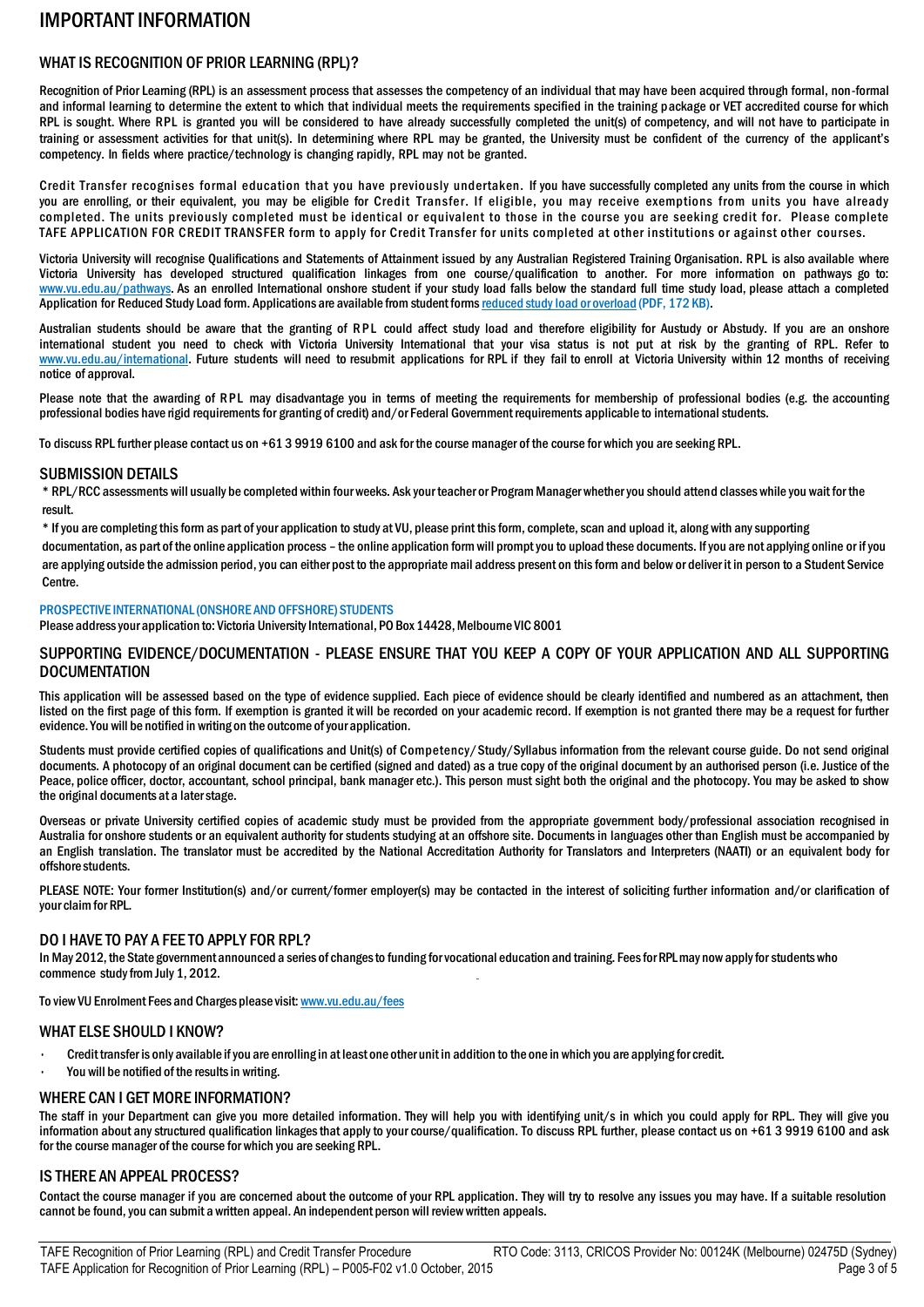|                     | STUDENT TO COMPLETE - RECOGNITION OF PRIOR LEARNING (RPL) APPLIED FOR AT VICTORIA UNIVERSITY | <b>DEPARTMENT TO COMPLETE</b> |             |                                           |                 |  |  |  |
|---------------------|----------------------------------------------------------------------------------------------|-------------------------------|-------------|-------------------------------------------|-----------------|--|--|--|
| <b>VU UNIT CODE</b> | <b>VU UNIT TITLE</b>                                                                         | <b>GRANTED</b>                | NOT GRANTED | RPL ASSESSMENT DATES<br><b>START DATE</b> | <b>END DATE</b> |  |  |  |
| ACMSPE310A          | PROVIDE BASIC CARE OF MAMMALS                                                                | $\mathsf{Y}$                  |             | 01/10/2015                                | 31/10/2015      |  |  |  |
|                     |                                                                                              |                               |             |                                           |                 |  |  |  |
|                     |                                                                                              |                               |             |                                           |                 |  |  |  |
|                     |                                                                                              |                               |             |                                           |                 |  |  |  |
|                     |                                                                                              |                               |             |                                           |                 |  |  |  |
|                     |                                                                                              |                               |             |                                           |                 |  |  |  |
|                     |                                                                                              |                               |             |                                           |                 |  |  |  |
|                     |                                                                                              |                               |             |                                           |                 |  |  |  |
|                     |                                                                                              |                               |             |                                           |                 |  |  |  |
|                     |                                                                                              |                               |             |                                           |                 |  |  |  |
|                     |                                                                                              |                               |             |                                           |                 |  |  |  |
|                     |                                                                                              |                               |             |                                           |                 |  |  |  |
|                     |                                                                                              |                               |             |                                           |                 |  |  |  |
|                     |                                                                                              |                               |             |                                           |                 |  |  |  |

| <b>OFFICE USE ONLY</b>                                                                                                                                                                             | EQUIVALENCETO AOF (ie, NOOSR Asst)<br>EVIDENCE ATTACHED $\Box$ YES $\Box$ NO |                                                                                |                                                                                                  |  |                  |                                                                              |  |       |    |           |  |
|----------------------------------------------------------------------------------------------------------------------------------------------------------------------------------------------------|------------------------------------------------------------------------------|--------------------------------------------------------------------------------|--------------------------------------------------------------------------------------------------|--|------------------|------------------------------------------------------------------------------|--|-------|----|-----------|--|
| <b>CREDIT IS BEING OFFERED FOR ( GOVT CREDIT BASIS): Tick <math>\sqrt{}</math></b>                                                                                                                 |                                                                              | 100 - Higher Education study only<br>400 - Study at provider outside Australia | 200 - VET study only (comp VET Credit Details)<br>500 - Work experience in /outside of Australia |  |                  | 300 - Combination of HE & VET study (comp VET Credit Details)<br>600 - Other |  |       |    |           |  |
| <b>VET CREDIT DETAILS (List over page)</b><br><b>VET FIELD OF EDUCATION</b><br><b>VET PROVIDER TYPE</b><br><b>VET LEVEL DETAILS</b><br>Complete these when Govt Credit Basis (above) is 200 or 300 |                                                                              |                                                                                |                                                                                                  |  |                  |                                                                              |  |       |    |           |  |
| <b>ASSESSOR</b>                                                                                                                                                                                    | <b>PRINT NAME:</b>                                                           |                                                                                | <b>SIGNATURE:</b>                                                                                |  | <b>STAFF ID:</b> |                                                                              |  | DATE: | DD | <b>MM</b> |  |
| <b>MANAGER</b>                                                                                                                                                                                     | <b>PRINT NAME:</b>                                                           |                                                                                | <b>SIGNATURE:</b>                                                                                |  | <b>STAFF ID:</b> |                                                                              |  | DATE: | DD | <b>MM</b> |  |
| <b>RPL PROCESSED BY</b>                                                                                                                                                                            | <b>PRINT NAME:</b>                                                           |                                                                                | <b>SIGNATURE:</b>                                                                                |  | <b>STAFF ID:</b> |                                                                              |  | DATE: | DD | <b>MM</b> |  |
| $SR = RPL$ GRANTED<br><b>RESULT</b><br><b>SRN = RPL NOT GRANTED</b>                                                                                                                                |                                                                              |                                                                                |                                                                                                  |  |                  |                                                                              |  |       |    |           |  |

∗ RPL RPL can be based on life experience,work experience, training provided at work orstudies undertaken in another course.